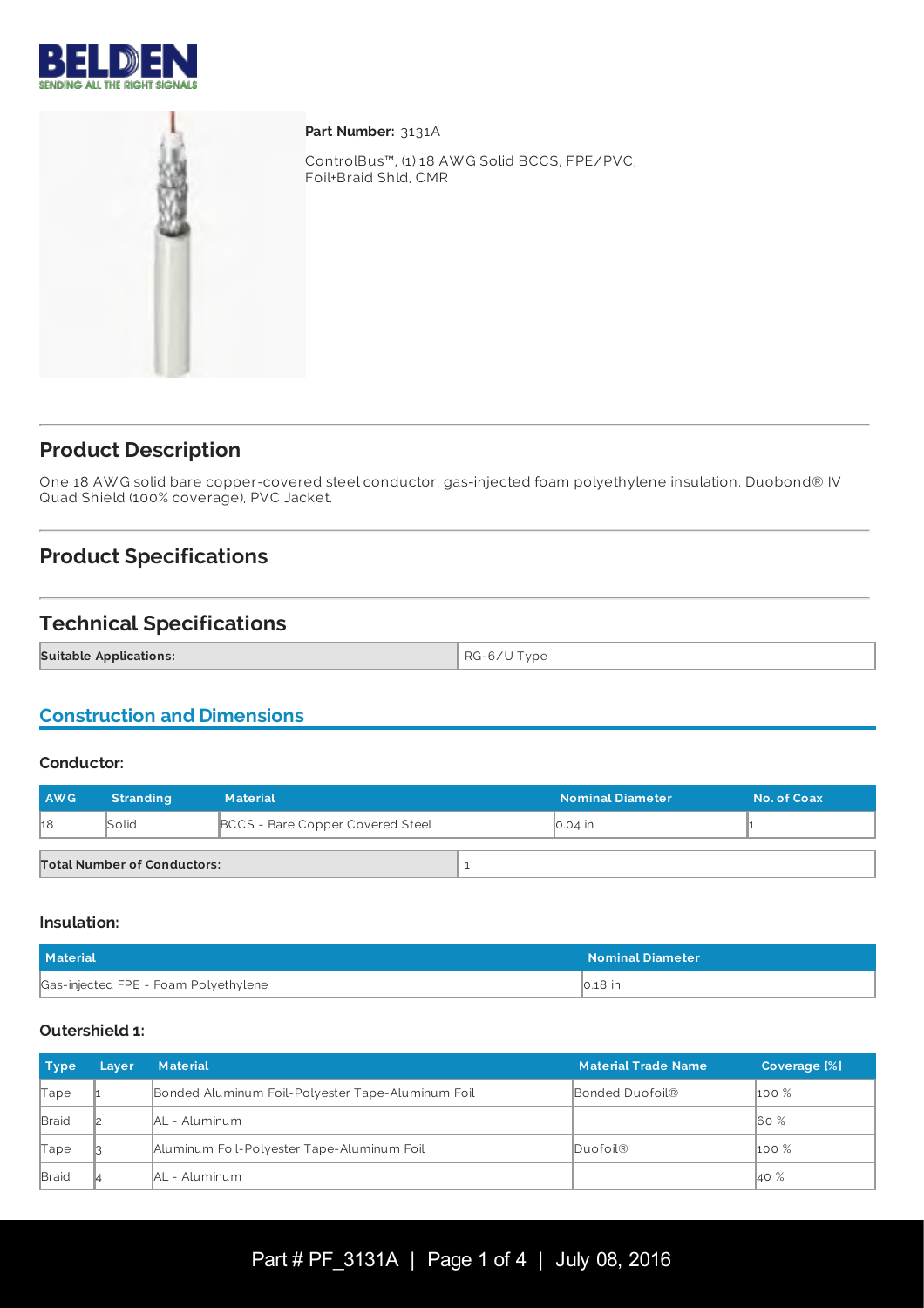#### **Outerjacket 1:**

| Material                        | <b>Nominal Diameter</b>                              |  |
|---------------------------------|------------------------------------------------------|--|
| <b>PVC</b> - Polyvinyl Chloride | $\parallel$ 0.3 in                                   |  |
|                                 | CONTROLBUS(R) BY BELDEN - 3131A RG-6/U TYPE 75C QUAD |  |
| <b>Print Legend:</b>            | SHIELD 1C18 E108998 (UL) CL2R OR CMR OR C(UL) CMG    |  |

## **Electrical Characteristics**

## **Conductor DCR:**

| Nominal Conductor DCR | <b>Nominal Outer Shield DCR</b> |
|-----------------------|---------------------------------|
| 28 Ohm/1000ft         | 3.6 Ohm/1000ft                  |

### **Capacitance:**

| Nom. Capacitance Conductor to Shield      |                                  |  |
|-------------------------------------------|----------------------------------|--|
| $16.2$ pF/ft                              |                                  |  |
| <b>Other Electrical Characteristic 1:</b> | Tilt 5 to 10 MHz: 0.53 dB/100 M  |  |
| <b>Other Electrical Characteristic 2:</b> | Tilt 10 to 20 MHz: 0.89 dB/100 M |  |

#### **Impedance:**

| Nominal Characteristic Impedance | <b>Nominal Characteristic Tolerance</b> |
|----------------------------------|-----------------------------------------|
| 75 Ohm                           | $\pm$ 3 Ohm                             |

### **High Frequency (Nominal/Typical):**

| <b>Frequency [MHz]</b> | <b>Nom. Insertion Loss</b> |
|------------------------|----------------------------|
| 1 MHz                  | $\vert$ 0.35 db/100ft      |
| 2 MHz                  | $\vert$ 0.38 db/100ft      |
| 5 MHz                  | $\vert$ 0.45 db/100ft      |
| 10 MHz                 | $\vert$ 0.59 db/100ft      |
| 20 MHz                 | 0.86 db/100ft              |
| 50 MHz                 | $1.37$ db/100ft            |
| 100 MHz                | $1.97$ db/100ft            |
| <b>200 MHz</b>         | 2.82 db/100ft              |
| 300 MHz                | $3.48$ db/100ft            |
| 400 MHz                | $4.04$ db/100ft            |

## **Delay:**

| Nominal Delay | Nominal Velocity of Propagation (VP) [%] |
|---------------|------------------------------------------|
| $h.2$ ns/ft   | 82%                                      |

**Phase Delay Distortion:**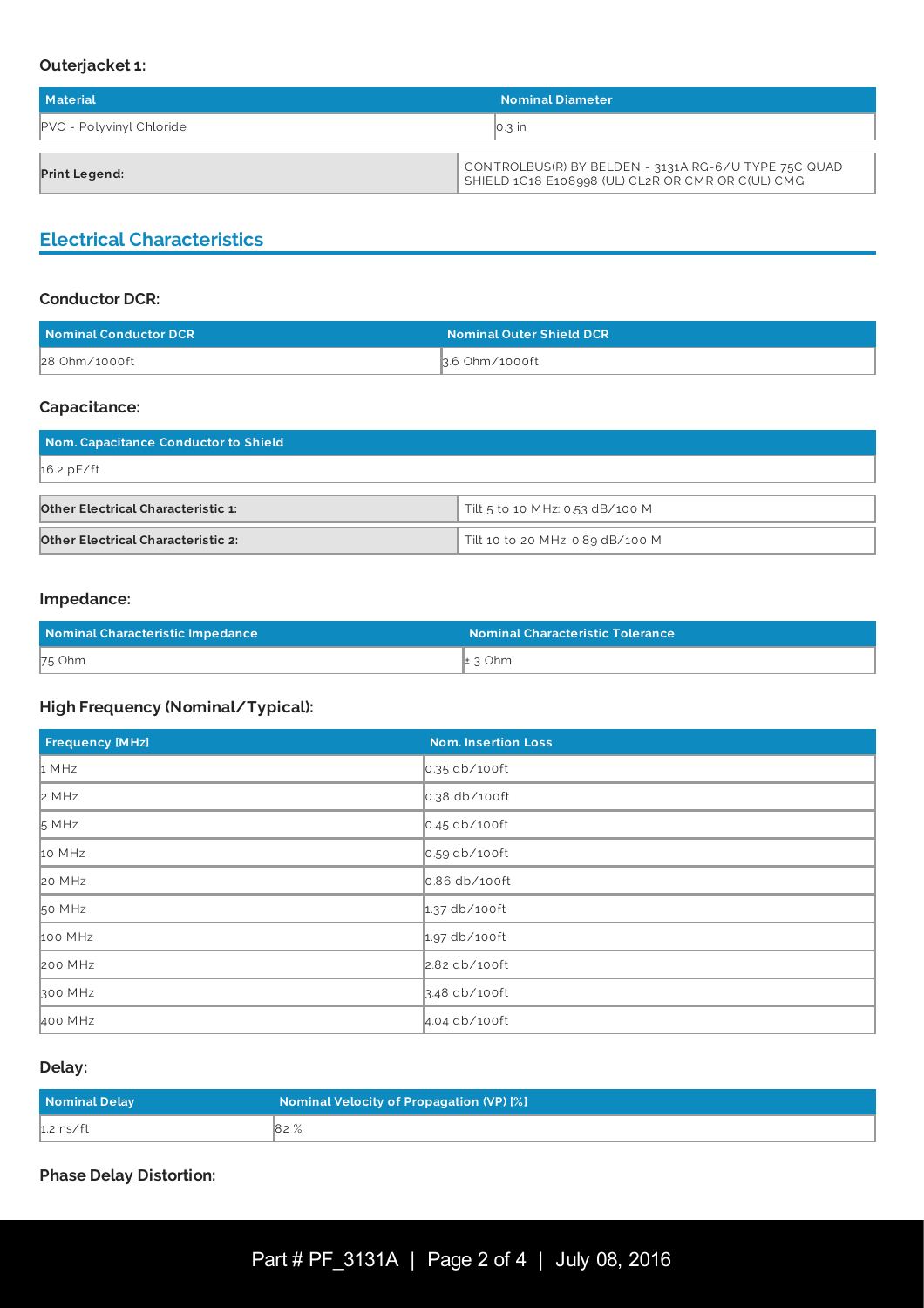| f/B | %PDD/100M (5MB)  |
|-----|------------------|
| 0.5 | $-1.03$          |
|     | $\vert$ -0.3     |
| 1.5 |                  |
| l2  | $\vert$ 0.2      |
| 2.5 | $\mathbb{I}$ O.4 |

## **High Freq:**

| <b>Frequency [MHz]</b> | Min. SRL (Structural Return Loss) |
|------------------------|-----------------------------------|
| 1 MHz                  | 23 dB                             |
| 2 MHz                  |                                   |
| 5 MHz                  |                                   |
| 10 MHz                 |                                   |
| 20 MHz                 |                                   |
| 50 MHz                 |                                   |
| 100 MHz                |                                   |
| 200 MHz                |                                   |
| 300 MHz                |                                   |
| 400 MHz                |                                   |
| 400 MHz                |                                   |
| 5 MHz                  |                                   |

### **Inductance:**

| Nominal Inductance |  |
|--------------------|--|
| 0.097 µH/ft        |  |

# **Use**

| <b>Max Recommended Pulling Tension:</b> | 162 lbs |
|-----------------------------------------|---------|

# **Safety**

| <b>CSA Flammability:</b> | <b>ET</b>    |
|--------------------------|--------------|
| <b>UL Flammability:</b>  | UL1666 Riser |

# **Temperature Range**

| <b>Operating Temp Range:</b> | $- - - - \sim$<br>$\cap \cap$ |
|------------------------------|-------------------------------|

## **Mechanical Characteristics**

| Min Bend Radius/Minor Axis: | ın |
|-----------------------------|----|